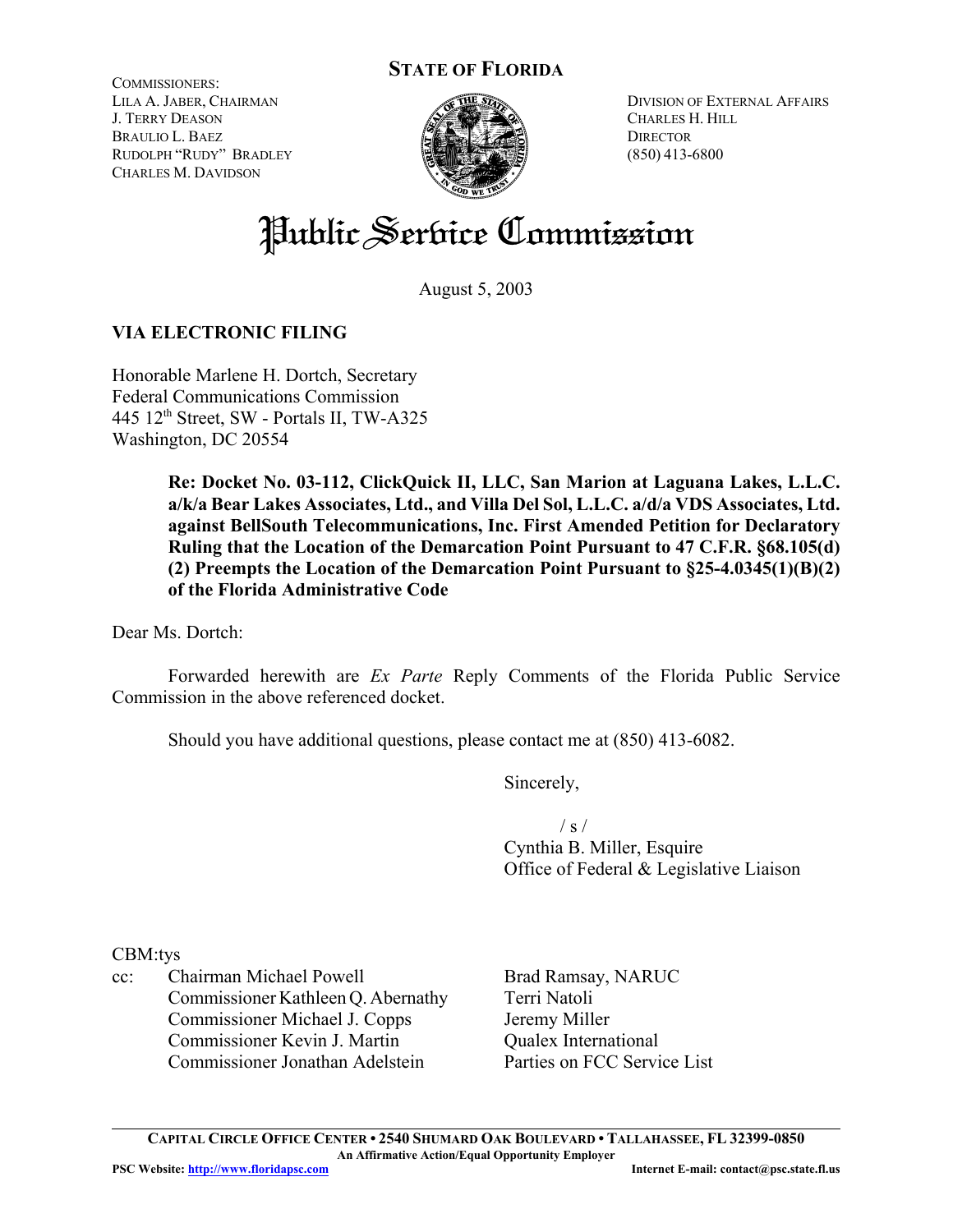### **Before the Federal Communications Commission Washington, D.C. 20554**

| In the Matter of                              |                      |
|-----------------------------------------------|----------------------|
|                                               |                      |
| ClickQuick II, LLC, San Marion at             |                      |
| Laguana Lakes, L.L.C. a/k/a Bear Lakes        |                      |
| Associates, Ltd., and Villa Del Sol,          |                      |
| L.L.C. a/d/a VDS Associates, Ltd.             |                      |
| against BellSouth Telecommunications, Inc. )  | WC Docket No. 03-112 |
| <b>First Amended Petition for Declaratory</b> |                      |
| Ruling that the Location of the Demarcation)  |                      |
| Point Pursuant to 47 C.F.R. §68.105(d)        |                      |
| (2) Preempts the Location of the              |                      |
| Demarcation Point Pursuant to                 |                      |
| $\S$ 25-4.0345(1)(B)(2) of the Florida        |                      |
| Administrative Code                           |                      |

### **FLORIDA PUBLIC SERVICE COMMISSION EX PARTE REPLY COMMENTS**

The Florida Public Service Commission replies to the comments filed by AT&T Corp. and Smart Buildings Policy Project (AT&T), the Real Access Alliance (RAA), ClickQuick and BellSouth Telecommunications, Inc. (BST).

## **ClickQuick is not a Telecommunications Company and is not Entitled to Federal Telecommunications Act Treatment as a Telecommunications Company**

The FPSC believes it is important to first note that ClickQuick, the petitioner, is not a telecommunications company as defined under Florida or Federal law. ClickQuick is an Internet Service provider. This is a critical threshold matter, because competitive protections of the Federal Telecommunications Act are not triggered; thus, the FCC has no need to preempt the FPSC rule.

According to AT&T, at page two of its comments, the Federal Communications Commission's (FCC) Minimum Point of Entry (MPOE) Rule promotes facilities-based local exchange competition. This argument is, however, flawed as it applies to the petition. The petition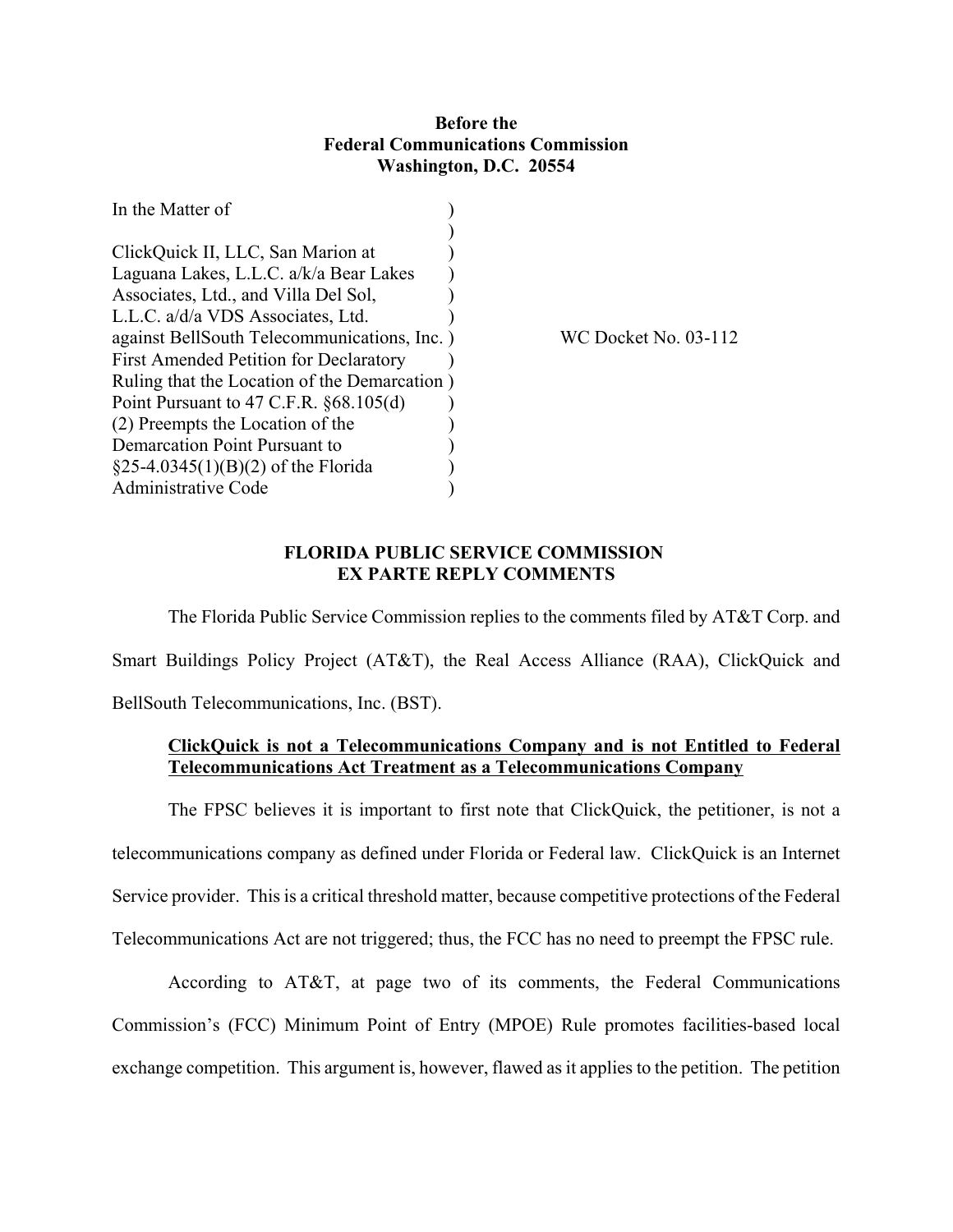is about a non-telecommunications company's efforts to invoke the FCC MPOE rule to gain access to wiring that has been installed by a telecommunications company, BST. This is somewhat analogous to a company being contracted to install doorbells in an apartment complex, and the company wanting to use the telephone wire that was installed at the expense of the telecommunications company to install the doorbells. The doorbell company certainly would gain from not having the expense of installing its own wiring, but there is no federal or state requirement that BST must allow this type of company access to the telecommunications wiring.

#### **The FPSC Rule Does Not Thwart Competition**

AT&T states on page two of its comments that the FCC rule on MPOE decreases reliance on local exchange providers (LECs) and enables competitive local exchange providers (CLECs), through arrangements with building owners, to install their own facilities, to lease, or to control the intrabuilding facilities of the building owner. The FPSC agrees with  $AT&T$  to the extent that any CLEC can enter into arrangements with the building owner and install its own facilities or lease facilities from the building owner. Yet, the FPSC rule does not preclude this type of arrangement. It only requires that the LEC be responsible for any wiring up to each tenant's premises when the LEC is providing the service to the subscriber.

The FPSC rule does not apply to CLECs. CLECs gain access to the same wire through interconnection agreements with the LECs. Therefore, AT&T has failed to demonstrate that the FPSC rule impedes competition. To the contrary, AT&T has demonstrated that if the MPOE rule were used in Florida, the building owner or CLEC, could control the wiring and preclude other carriers from accessing the building, which has occurred in Florida. This scenario clearly does not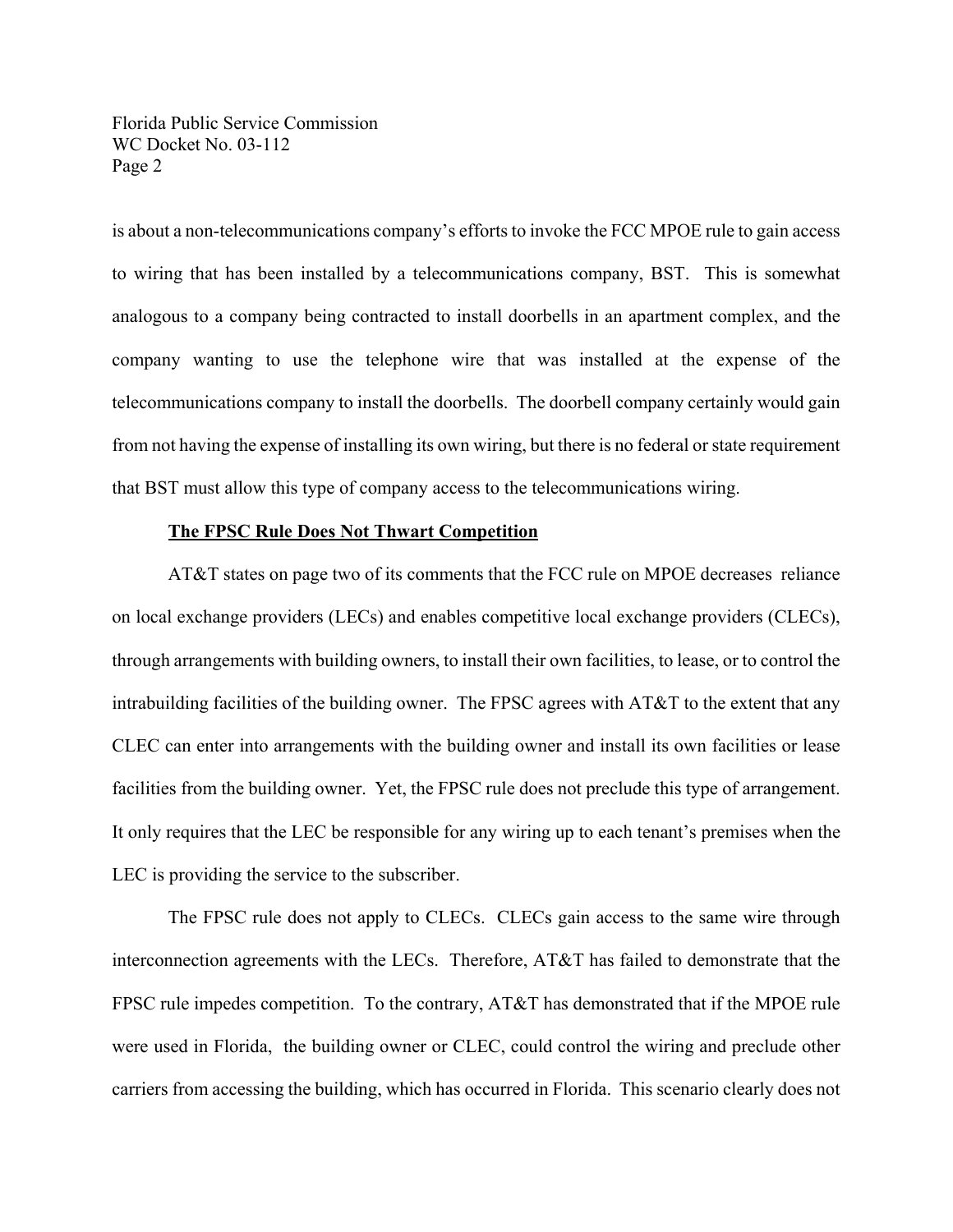promote competition.

ClickQuick, on page five of its reply comments, states that the FPSC notably did not give express or tacit approval of BellSouth's characterization of four twisted pairs of wires as a "Single Line" facility. We should clarify that under our rule the installation of multiple pairs of wires does not make the installation "multiline." Only when a PABX or key system is installed does the FPSC consider the installation as multiline. For multiline systems, the demarcation point under the Florida rule would be in the same room and within 25 feet of the common equipment (PABX or key system).

On page four of AT&T's reply comments, AT&T makes three allegations about the Florida rule. First, AT&T states that the rule allows the incumbent LEC to use its control over the onpremises wiring to frustrate competitive access to multi-tenant environments. Clearly, the Telecommunications Act of 1996, specifically Section 251, requires that the local exchange companies (LECs and CLECs) provide access to the network elements. Under the Florida rule, the wiring up to the subscriber's premises is considered network wire; therefore, access is available to competitors under Florida's rule. We agree with BellSouth in its reply comments, on page ten, that its wire is available pursuant to state-approved rates, terms, and conditions for network terminating wire as an unbundled sub-loop element.

Second, AT&T states that Florida's rule denies building owners their right to relocate the demarcation point to the MPOE. To date, no building owner has asked to relocate a demarcation point in Florida. The Florida rule has a provision that "for good cause shown" the commission can relocate the demarcation point. Therefore, we do not agree with AT&T's implication that the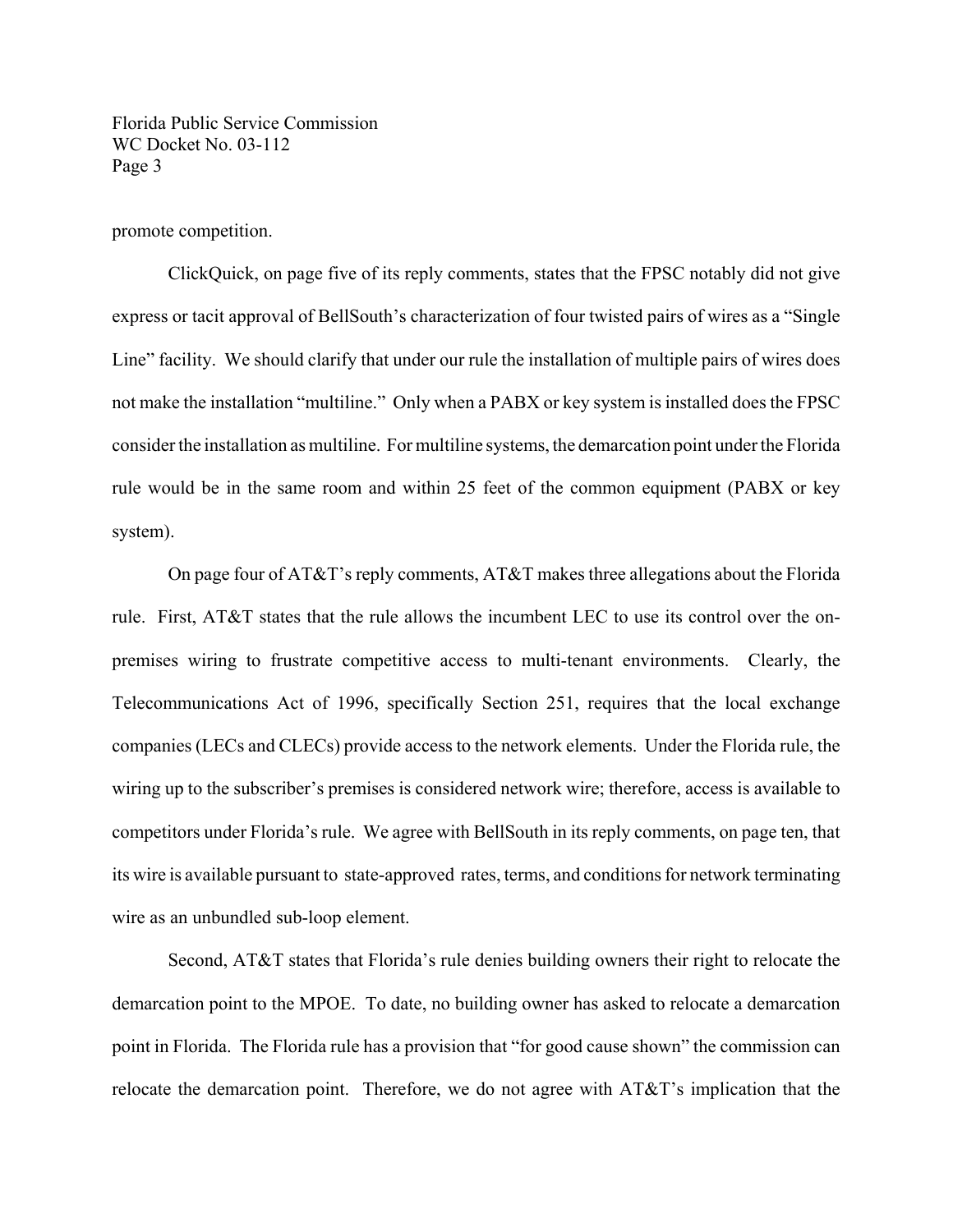building owner could never relocate the demarcation point to the MPOE. We interpret our rule to have flexibility.

Third, AT&T states that the Florida rule prevents customers from choosing alternative providers of their services. As previously stated, Section 251 of the Act prevents this and the Florida rule does not preclude a customer from choosing a provider of choice. However, if the wiring is made the responsibility of the premises owner, customers could be, and have been, precluded from having a choice of providers when using the MPOE method of demarcation.

On page four of its comments, RAA states that the effect of the Florida Rule and BellSouth's practice, is to delay entrance by competitors and increase costs to competitors, because competitors are forced to install a parallel set of wires on the premises. In some cases, the additional cost and delay may make it impractical for a competitor to serve a property. However, RAA does not explain what the additional costs to a competitor would be if it had to place its own facilities because the LEC no longer installed facilities beyond the MPOE. RAA further does not mention the delay in installations and repair if the wiring is the responsibility of the premises owner who will need to recover his costs from either the tenant or the telecommunications company wanting to serve the tenant. Either way, it adds costs of a third party to the service that currently does not exist under the FPSC rule.

The FPSC rule does not address ownership of the wiring. It only places the responsibility of insuring that the service ordered by the subscriber from the LEC is delivered to the subscriber and that the repair of the facilities is the responsibility of the LEC. Whether the LEC chooses to install its own facilities or lease facilities from a building owner or other provider is solely up to the LEC.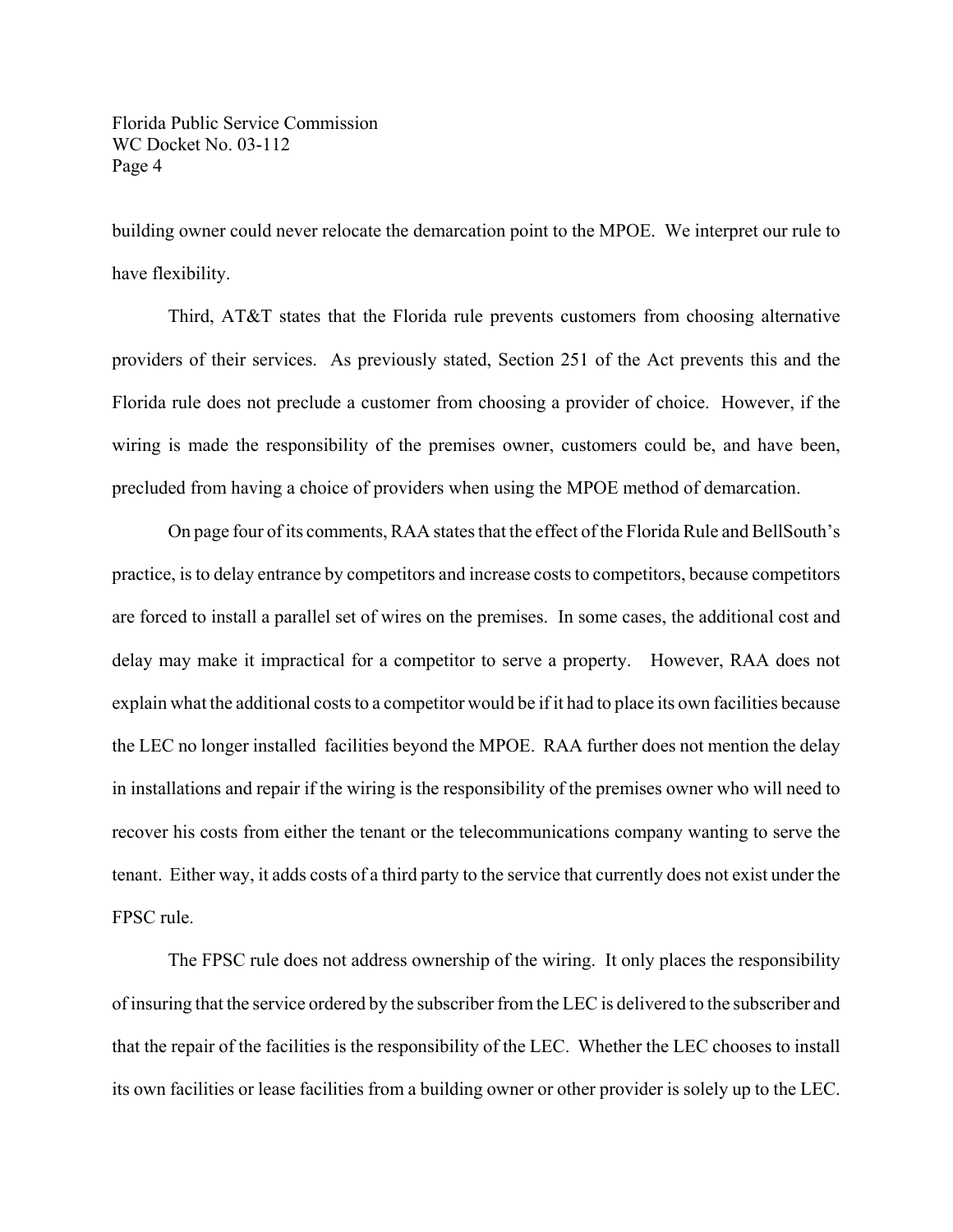The FPSC does not mandate that the LEC own the wiring.

It appears that the crux of the petition by ClickQuick is ClickQuick's desire to be able to use wiring that belongs to BellSouth by invoking the FCC rule regarding telecommunications companies. Section 251 of the Telecommunications Act of 1996 states that "...in prescribing and enforcing regulations to implement the requirements of this section, the Commission shall not preclude the enforcement of any regulation, order, or policy of a state commission that establishes access and interconnection obligations of local exchange carriers; is consistent with the requirements of this section and the purposes of this part..." The FPSC approach is consistent with Section 251 through approving interconnection agreements between CLECs and LECs that establish access and interconnection obligations of the local exchange carriers. The FPSC demarcation rule is not inconsistent with Section 251 since it provides access for CLECs to the wiring in question through the interconnection agreement. However, the Act does not require LECs or CLECs to offer access to the wiring by non-telecommunications companies such as ClickQuick.

Thus, the FPSC rule does not negate competition in the telecommunications market. There is no need for the FCC to take any preemption action.<sup>1</sup>

<sup>&</sup>lt;sup>1</sup>In National Association of Regulatory Utility Commission v. FCC, 88 F. 2d. 422 (D.C. Cir. 1989), the Court found that the FCC could preempt state regulation of the installation and maintenance of simple inside wiring, but only to the extent that such regulation negated the FCC's exercise of the lawful authority over intermediate communication service. The Court concluded, "[T]he only limit the Supreme Court has recognized on a State's authority over intrastate telephone service occurs when the state's exercise of that authority negates the exercise by the FCC of its own lawful authority over interstate communication." The Court concluded that the FCC could preempt state regulation of the installation and maintenance of simple inside wiring only to the extent the regulation negates the federal policy of ensuring a competitive market in such services."